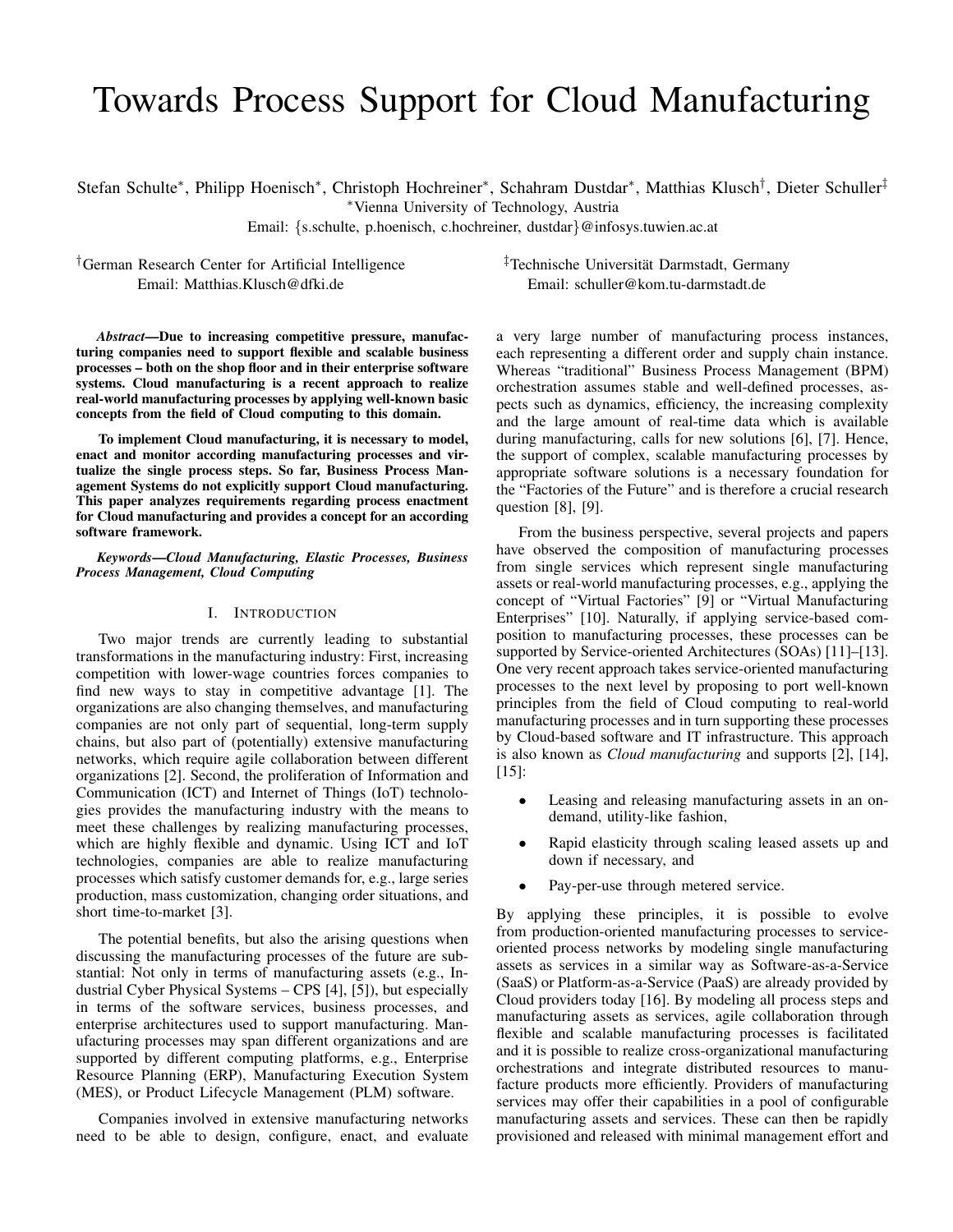service provider interaction. By leasing these services, process owners (who want to instantiate a supply chain for a particular product) are able to optimize their manufacturing approach and to react flexibly towards changing situations, including, but not limited to changing order situations or delivery failures by particular suppliers.

While the theoretical foundations for Cloud manufacturing are manifest and easy to follow, to the best of our knowledge, there is a lack of support by Business Process Management Systems (BPMS) and similar software systems. Hence, in this paper, we present a conceptual software framework, which provides the necessary functionalities of a BPMS and is able to quickly scale up and down through the integration of Cloud controller functionalities.

For this, the remainder of this paper is organized as follows: First, we will comment on the related work (Section [II\)](#page-1-0) in the fields of Cloud manufacturing and process scalability. Afterwards, we define the scope of the envisioned software framework (Section [III\)](#page-1-1) and present the concept itself (Section [IV\)](#page-2-0). We assess the usability of the proposed framework by discussing an example scenario and use cases in Section [V.](#page-4-0) Eventually, we identify upcoming research topics and conclude this paper (Section [VI\)](#page-5-0).

## II. RELATED WORK

<span id="page-1-0"></span>Research on the application of Cloud manufacturing and corresponding business processes is still at its beginning. To the best of our knowledge, there is no software framework explicitly aiming at the support of Cloud manufacturing, and existing work focuses on conceptual approaches, analytical work, and the provision of research roadmaps or optimal selection of manufacturing services and computational resources to achieve Cloud manufacturing, e.g., [\[2\]](#page-6-1), [\[15\]](#page-6-13), [\[17\]](#page-7-0)–[\[19\]](#page-7-1).

Nevertheless, there is work from related fields of research, which should be taken into account: Cloud manufacturing is based on the assumption that in the future, manufacturing assets will be accessible anywhere and traceable in realtime, allowing adaptive decision making based on concurrent simulation and forecasting [\[3\]](#page-6-2), [\[5\]](#page-6-4), [\[20\]](#page-7-2). The exploitation of such data has also been regarded in different approaches applying SOA and IoT technologies for realizing manufacturing processes, e.g., [\[13\]](#page-6-11), [\[21\]](#page-7-3). Actually, during the last decade, the SOA paradigm has been investigated extensively in the context of initiatives for smart factories and Factories of the Future, e.g., [\[9\]](#page-6-8), [\[22\]](#page-7-4)–[\[24\]](#page-7-5). More recent approaches take into account the usage of Cloud-based computational resources for the support of service-based manufacturing processes, e.g., [\[25\]](#page-7-6), [\[26\]](#page-7-7). However, in contrast to the work at hand, these approaches do not port basic principles from Cloud computing to the manufacturing domain but use the Cloud only as a technical foundation for interoperability between partners in a supply chain. In addition, there are some approaches to utilize Cloud resources for the execution of general business processes, i.e., software service-based processes without explicitly taking into account the manufacturing domain, e.g., [\[27\]](#page-7-8).

One particular prerequisite of Cloud manufacturing is flexible and scalable process support. This concept is also known as *elastic BPM* and according processes as *elastic processes* [\[28\]](#page-7-9). To the best of our knowledge, there is no work on elastic BPM, which takes into account the specifics of the manufacturing domain. In fact, while there are some other approaches to realize elastic processes, they focus on the scheduling and/or resource allocation of such processes and provide according optimization algorithms, e.g., [\[29\]](#page-7-10), [\[30\]](#page-7-11). Furthermore, Juhnke et al. [\[31\]](#page-7-12) present an extension to a standard BPEL workflow engine, which allows to use Amazon EC2-based computational resources to execute business processes. Janiesch et al. [\[32\]](#page-7-13), [\[33\]](#page-7-14) provide an extensive conceptual model for elastic processes and a fuzzy controller for Amazon EC2. Once again, none of these approaches pays special attention to the manufacturing domain. This is also the case for our own work on the *Vienna Platform for Elastic Processes* (ViePEP, see Section [IV](#page-2-0) and [\[34\]](#page-7-15)–[\[37\]](#page-7-16)). For a full discussion of the current state-of-the-art in elastic processes, we refer to [\[37\]](#page-7-16).

#### III. SOFTWARE SUPPORT CHALLENGES FOR CLOUD MANUFACTURING

<span id="page-1-1"></span>While the basic assumptions and principles of Cloud manufacturing are evident, the research questions to be answered are numerous and extensive, ranging from data integration issues to actual BPM questions as well as trust and security aspects [\[2\]](#page-6-1), [\[15\]](#page-6-13). We will limit the scope of this paper to particular aspects, namely the actual enactment of virtualized manufacturing processes using BPMS functionalities and Cloud-based computational resources.

In the following paragraphs, we will define the requirements towards a software framework for Cloud manufacturing. A discussion of further topics, which in our opinion are urgently needed to fulfill process support for Cloud manufacturing, can be found in Section [VI.](#page-5-0) The following requirements are based on the assumption that a software framework for Cloud manufacturing needs to support all phases of the BPM lifecycle, i.e., Design & Analysis, Configuration, Enactment, and Evaluation [\[38\]](#page-7-17).

First, it is necessary to design process models and provide the models to potential customers for instantiation. In fact, a *process model* offered by a manufacturing company reflects a particular product the company is offering and the necessary steps to produce it – this includes the steps provided by other companies. Modeling could be done by either the customer or there could be predefined process models (i.e., products) to be instantiated (see Section [IV-A\)](#page-2-1). A *process instance* results from a particular event, e.g., an order from a customer.

Second, the configuration of manufacturing processes includes the need to implement the single process steps. For realworld manufacturing process steps, this means that the steps are virtualized, i.e., a software service representing the process step including a description of the data sources (e.g., sensors) providing monitoring data for a manufacturing task (and therefore process step), needs to be implemented and configured for usage in a particular process step. Notably, configuration includes the scheduling and resource allocation of services to manufacturing assets and computational resources. If necessary and possible, additional resources need to be leased to enact a process instance. Naturally, computational resources should never be a bottleneck, since a forced downtime of manufacturing assets can be very expensive. Hence, the software framework needs to be able to support scalable and flexible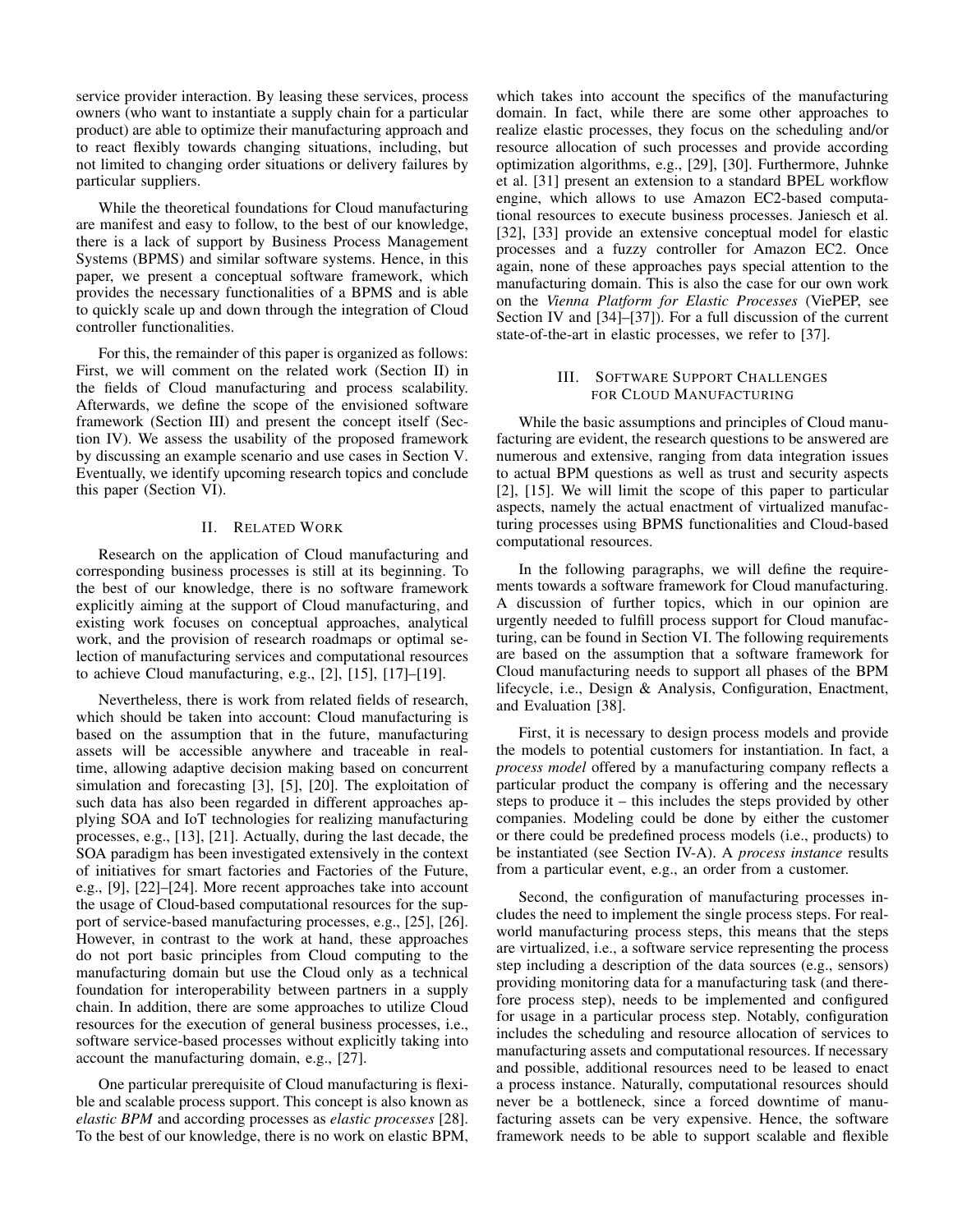computational resources, especially if a company is part of an extensive process landscape. For example, a company could be involved in literally thousands of concurrently running process instances, each representing a different order. The virtualization of single process steps as software service can therefore lead to extensive computational demands, since potentially large amounts of data need to be analyzed to achieve process monitoring. Hence, the software framework and the BPMS that manages the process landscape need to be flexible and scalable. Since Cloud manufacturing follows a service-based approach, it seems naturally to also follow a (Software-as-a-) service-based approach for the necessary software framework, and run the software services in Virtual Machines (VMs). This allows to scale the leased computational resources up or down based on the current demand.

Third, the real-world manufacturing processes need to be enacted. This includes two different aspects – execution of the real-world manufacturing services and of their virtualized software counterparts. Enactment includes the monitoring of the services, e.g., by exploiting CPS or sensor data. We assume that this monitoring is done in a decentralized way, i.e., single supply chain partners analyze monitoring data in the virtualized software services running in their own computational resources or leased Cloud-based computational resources. The goal of monitoring is the identification of significant events, which should be communicated to the customer. If monitoring data indicates that particular process steps are not meeting expected Service Level Objectives (SLOs), the underlying process instance has to be adopted, e.g., by replacing a particular supplier by another one.

Fourth, after (and sometimes during) process enactment, execution logs should be analyzed in terms of optimization aspects or whether there is a need to change process models or instances. For example, if historic log data shows that a particular supplier always delivers a pre-product too late or does not meet quality standards, the supplier should be replaced by another one.

Fifth, while not an explicit part of the BPM lifecycle [\[38\]](#page-7-17), a BPMS for Cloud manufacturing needs to have a solid knowledge base for the different decisions to be made in every stage of the lifecycle. This includes knowledge about free resources in terms of manufacturing assets and regarding computational resources. Knowledge about internal assets and resources could be stored in a company-internal database, while knowledge about external assets could be provided by marketplaces which are part of a *Manufacturing Business Web*, i.e., a Cloud-based business environment bringing together supply chain partners by providing the necessary infrastructure, applications, content, and connectivity means [\[39\]](#page-7-18).

# IV. A SOFTWARE FRAMEWORK FOR CLOUD MANUFACTURING

<span id="page-2-0"></span>As outlined above, a software framework for Cloud manufacturing needs to be able to support the complete business process lifecycle, i.e., provide the functionalities of a BPMS. In addition, it should also be able to lease and release Cloudbased computational resources in a rapid manner so that the software support does not become a bottleneck. Hence, an according software framework also needs to act as a Cloud controller. As mentioned in Section [II,](#page-1-0) business processes executed using Cloud-based computational resources are also known as elastic processes.

As pointed out above, process models are instantiated based on events like orders. In the manufacturing domain, each single process step may take several days, weeks or even more. Therefore, the whole supply chain, including the involved suppliers, has to be planned in advance to calculate the needed duration, amount of resources and potential pitfalls.

For this, a Cloud manufacturing software framework will have to check available real-world manufacturing services from potential suppliers, choose particular services, virtualize them, integrate data from available sources to track and monitor the single process steps, compare expected process behavior (as defined in the SLOs) and actual behavior, and start required countermeasures (such as replacement of a supplier) as soon as delays or other problems are detected. This needs to be done for a potentially extensive process landscape.

So far, scalability and flexibility of manufacturing processes have not been regarded in BPMS. In our former work on ViePEP [\[34\]](#page-7-15)–[\[37\]](#page-7-16), we have provided a research BPMS for elastic processes. ViePEP comprises the functionalities of a BPMS and a Cloud controller, but is still focusing on the software level, rather than interacting with external, distributed data sources and representing real-world manufacturing processes. In order to realize inter-organizational processes in an integrated way, BPMSs have to interact with each other and with external data sources. Hence, to address the special characteristics of the manufacturing domain, ViePEP has been extended and refactored, resulting in the conceptual software framework depicted in Figure [1.](#page-3-0) As it can be seen in the figure, the framework is made up from five top-level components, which will be briefly presented in the following subsections.

# <span id="page-2-1"></span>*A. Client*

The *Client* models the business process to be fulfilled to manufacture a certain product. Usually, for off-the-shelf products, such a model is already available and the Client only needs to request its instantiation. The instantiation could also be the result of an external event, e.g., if a customer orders a product, the process instance is automatically created. Notably, there might be several process requests coming into the system simultaneously.

Besides the process, the Client can also specify SLOs to be fulfilled by the process, e.g., a particular delivery time, maximum costs, quality standards, or even the carbon footprint of production. It needs to be noted that a process instance represents both the real-world manufacturing process and the virtualized process, which will be enacted using Cloud-based computational resources. Regarding the potential suppliers, the Client may follow two different approaches: The first one precisely defines which suppliers will be part of the process (tight coupling), while the second one defines only what service needs to be fulfilled. In the latter case, the suppliers will be chosen during process runtime (loose coupling). To choose a particular supplier, semantic matchmaking [\[40\]](#page-7-19) and rich service descriptions are necessary (see also Section [VI\)](#page-5-0).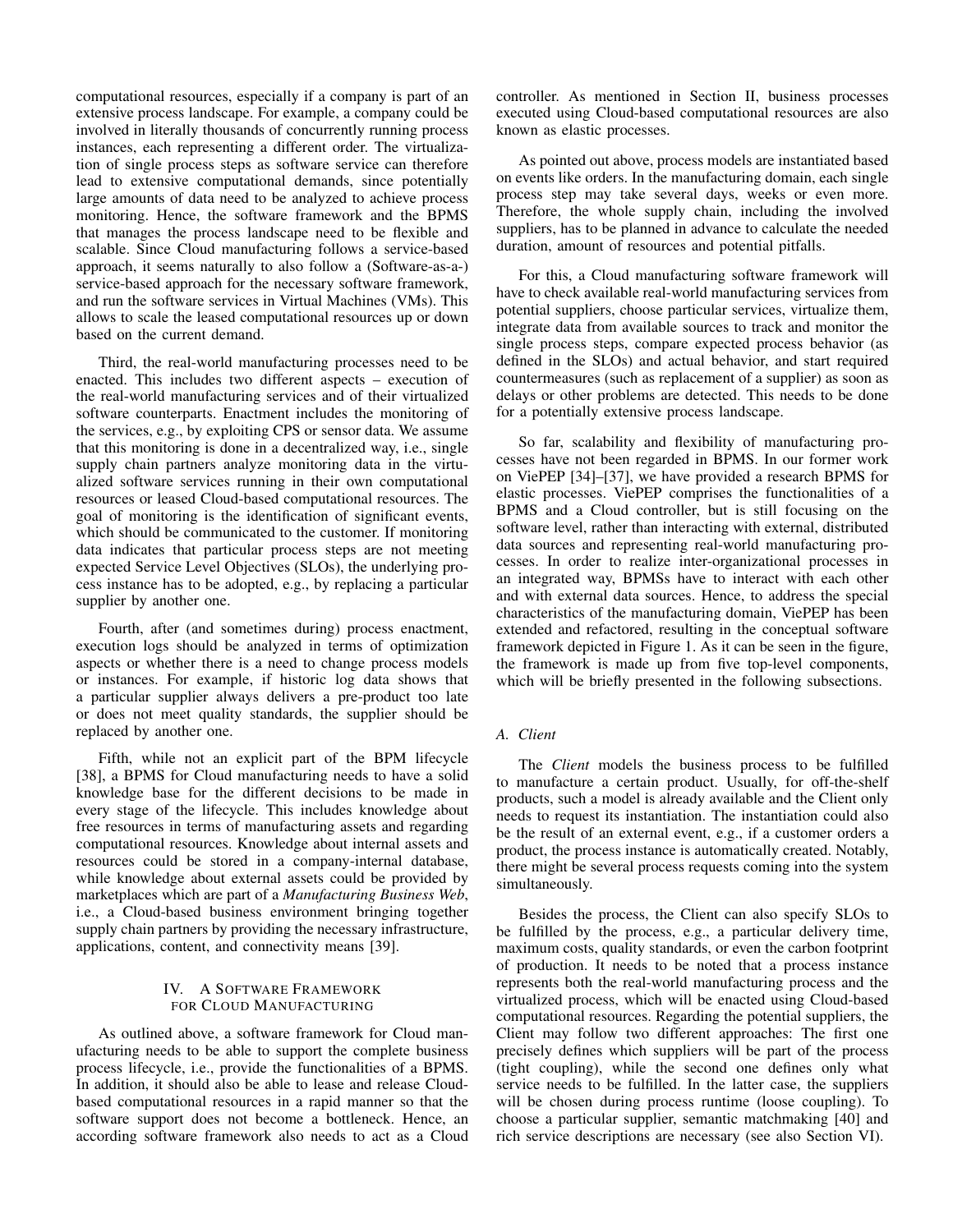<span id="page-3-0"></span>

Figure 1: Conceptual Software Framework for Cloud Manufacturing

## *B. BPMS VM*

The *BPMS VM* is the core component of the envisioned software framework. As mentioned before, the underlying BPMS should be able to serve a large number of requests simultaneously. The BPMS will therefore also serve as a Cloud controller and be able to instantiate virtualized manufacturing services on Cloud-based computational resources. Notably, different partners in a supply chain could run their own BPMS instances, which would decrease integration efforts.

The BPMS VM offers different subcomponents, which together realize the needed functionalities to control a Cloud manufacturing process landscape:

The *Process Manager* is the connection point to the Client(s), and exposes its functionality via interface to the outside world, e.g., an order fulfillment system. It serves as the entry point for requests for process instances.

The Process Manager forwards requests to the *Scheduler*, which is responsible for planning the execution of the particular process instance. For this, the scheduler takes into account free resources in terms of manufacturing assets and computational resources. The scheduling plan is again stored in a database. Scheduling is a permanent task, since several events could necessitate to change the schedule, e.g., new process instances are requested, or monitoring data shows that a particular process step will be delayed or cannot be fulfilled at all by a particular supplier.

When a new schedule has been computed, the *Reasoner* is invoked. The Reasoner is responsible for calculating the amount of required (real-world and computational) resources and acquire them in time. For acquiring real-world manufacturing services, the Reasoner needs to check the *Service Registry* (see Section [IV-D\)](#page-4-1), which provides information about available services and manufacturing capacities. Scheduling and reasoning about resource allocations are complex tasks on their own, and will not be further discussed in this paper. For an overview on this topic, we refer to [\[41\]](#page-7-20).

Once the Reasoner has calculated the necessary resource allocation, e.g., additional manufacturing resources are required, or a particular real-world manufacturing service needs to be moved from one supplier to another, required actions are coordinated by the *Action Executor*. For this, the Action Executor needs to interact with BPMS or other software systems of the suppliers. In the future, this will be possible through the envisioned Manufacturing Business Web. Besides, the Action Executor is also the connecting component between the Cloud-based computational resources and the BPMS. It is able to lease or release VMs from Cloud providers and can request the state of the single Backend VMs, e.g., to check if everything is still up and running. Furthermore, the Action Executor is directly connected with each Backend VM and can therefore deploy new services, shut down running services, or move/exchange existing ones.

Within the BPMS VM, the *Service Executor* is responsible for ensuring a faultless execution of the virtualized process instances. If the Service Executor is not able to carry out a service execution, it informs the Scheduler. This mechanism ensures that unsuccessful service executions are considered in process and service scheduling.

The *Monitoring Data Manager* is a utility component and receives monitoring data from the Backend VMs through a *Message Queue* (see Section [IV-D\)](#page-4-1). Besides simply storing this data, it is also performing data cleansing and transformation tasks, thus the data is already in the correct format for the Scheduler and Reasoner. In addition, based on service-specific thresholds, the Monitoring Data Manager is able to notify the Reasoner about unexpected events (e.g., delays). If the Reasoner detects a severe deviation, it is able to notify the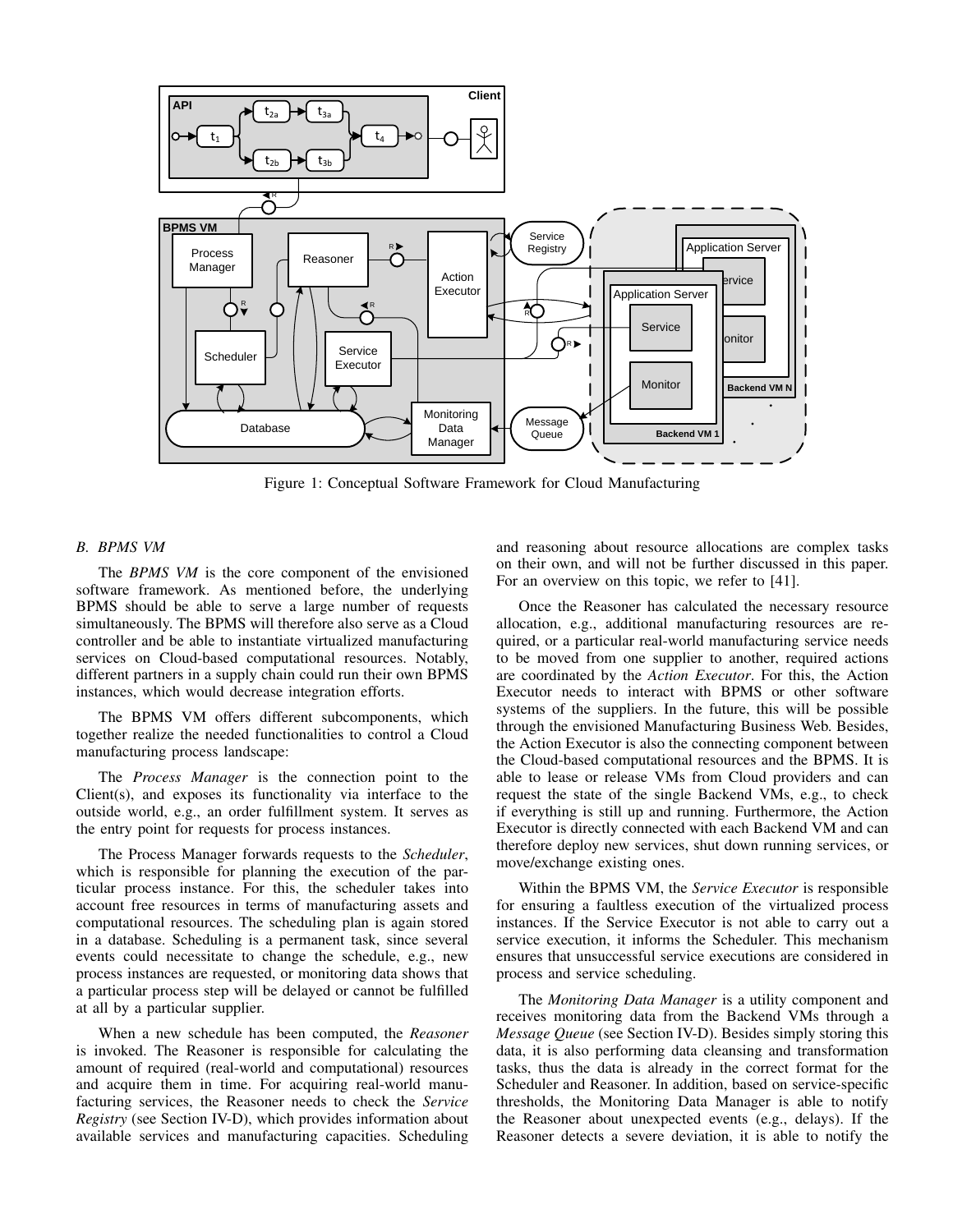Scheduler to arrange a reorganization of the schedule or acquire new additional resources.

## *C. Backend VM*

The *Backend VM* represents a generic standalone VM image, which can be instantiated and hosted on common Cloud providers such as Amazon EC2 or a privately hosted OpenStack-based Cloud. The Backend VM hosts an *Application Server* on which virtualized software services are deployed. These services are invokable from a remote location via according interfaces. Besides the service, a *Monitor* is deployed and responsible for monitoring the service with regard to the needed computing resources such as CPU, memory and storage. This information is sent to the BPMS VM in a regular interval via the Message Queue and can be used to monitor the status of the leased Backend VMs.

The service(s) running on Backend VMs represent virtualized manufacturing services from the real world. While virtualization and description of such services is not in the focus of the work at hand, it should be noted that this is nevertheless one of the key success factors to achieve Cloud manufacturing.

#### <span id="page-4-1"></span>*D. Service Registry and Message Queue*

The *Message Queue* and *Service Registry* are utility components providing basic functionalities needed by the BPMS VM and Backend VMs. The Message Queue allows communication between the BPMS VM and Backend VMs across organizational boundaries. The Service Registry hosts both information about real-world manufacturing assets and about the virtualized software services. For the former, the Service Registry for now acts as a substitute to marketplaces in the Manufacturing Business Web, but in the future, either a marketplace could be directly integrated or the Service Registry could include information from such marketplaces. Regarding the virtualized software services, the Service Registry hosts single, configurable services as deployable archives. These archives can then be deployed on a Backend VM.

#### V. DISCUSSION

<span id="page-4-0"></span>To discuss Cloud manufacturing enabled by our conceptual software framework, we describe an example scenario, using *JD-Company*, a United Kingdom-based company and manufacturer of car seats, as an example. Figure [2](#page-5-1) shows a simplified manufacturing process of JD-Company. Apart from their factory in the United Kingdom, JD-Company also operates a plant in Germany, which provides intermediary steps to the manufacturing process, e.g., springs. In addition, JD-Company gets pre-products from their suppliers, e.g., covers or cushioning. JD-Company offers both off-the-shelf seats as well as customized products. While the former ones are usually ordered in large quantities and with some lead time, customized seats are often ordered with very short time for delivery and in small quantities, down to orders for single seats. As a typical Small and Medium-sized Enterprise (SME), JD-Company is subject to budget constraints and therefore their warehouse does not hold all possible parts for all seat models. Instead, parts are ordered from suppliers when an order arrives. In turn, the suppliers often have to produce the ordered items themselves, depending on the nature of the products.

Notably, Figure [2](#page-5-1) shows only a small excerpt of the manufacturing network JD-Company is part of. In reality, the company runs a large number of concurrent process instances for different customers, and subsequently interacts with a large number of suppliers. Also, the figure shows a simplified scenario with a relatively small number of suppliers and process steps; to simplify matters, more complex process patterns (e.g., XOR, AND splits, or loops [\[42\]](#page-7-21)) are not depicted.

## Example Scenario – Process Modeling and Instantiation:

Following the principles of Cloud manufacturing, JD-Company is able to model all their products as service-based manufacturing processes, and instantiate a process model whenever a new order arrives (Step 1 in Figure [2\)](#page-5-1). Notably, process instances both represent orders, which contain a number of the same seats (in case of mass orders), or single seats in case a customized seat has been ordered. For each step in a process model, JD-Company is able to define SLOs they require their suppliers to fulfill, e.g., production or delivery times, maximum costs, quality standards, or carbon footprints. The concrete suppliers are automatically chosen based on the predefined SLOs (loose coupling) or a particular supplier is manually chosen (tight coupling), e.g., because JD-Company does not want to replace a long-term business partner.

For the particular example process from Figure [2,](#page-5-1) the first two process tasks are loosely coupled, i.e., the software framework running the manufacturing processes automatically checks the available services of potential suppliers for tasks  $t_1$  and  $t_2$  (Step 2). These services represent real-world manufacturing assets or services and are offered in a shared pool of resources. This shared pool of resources is realized by an Internet-based marketplace (not explicitly depicted in Figure [2\)](#page-5-1), which is part of the (envisioned) Manufacturing Business Web. On this marketplace, real-world manufacturing assets and services can be advertised, leased and released. In order to provide end-to-end integration of the BPMS and other software systems of supply chain partners, the marketplace needs to provide the means to automatically integrate services into the manufacturing processes of a company. For this, the marketplace needs to provide middleware capabilities, especially the possibility to wrap different kinds of data sources and provide this data in a unified format (see Section [VI\)](#page-5-0).

Based on the chosen services, JD-Company's BPMS will send appropriate order requests to the BPMS of the suppliers (Step 3). The other tasks ( $t_3$  and  $t_4$ ) are tightly coupled and not automatically chosen, since they are provided by JD-Company itself, however at different geographic locations.

Only once the potential suppliers have accepted all orders, the actual process is instantiated and the virtualized software services, which are required to monitor the real-world manufacturing services, are integrated (Step 4). The virtualized software services are provided by computational resources of the partners, however, in the future, partners may even share their computational resources in a "Community Cloud" [\[14\]](#page-6-12). For now, we assume that every partner has to provide sufficient computational resources on its own. If the partners run a corresponding software framework, this will be done automatically – in Figure [2,](#page-5-1) this is the case for JD-Company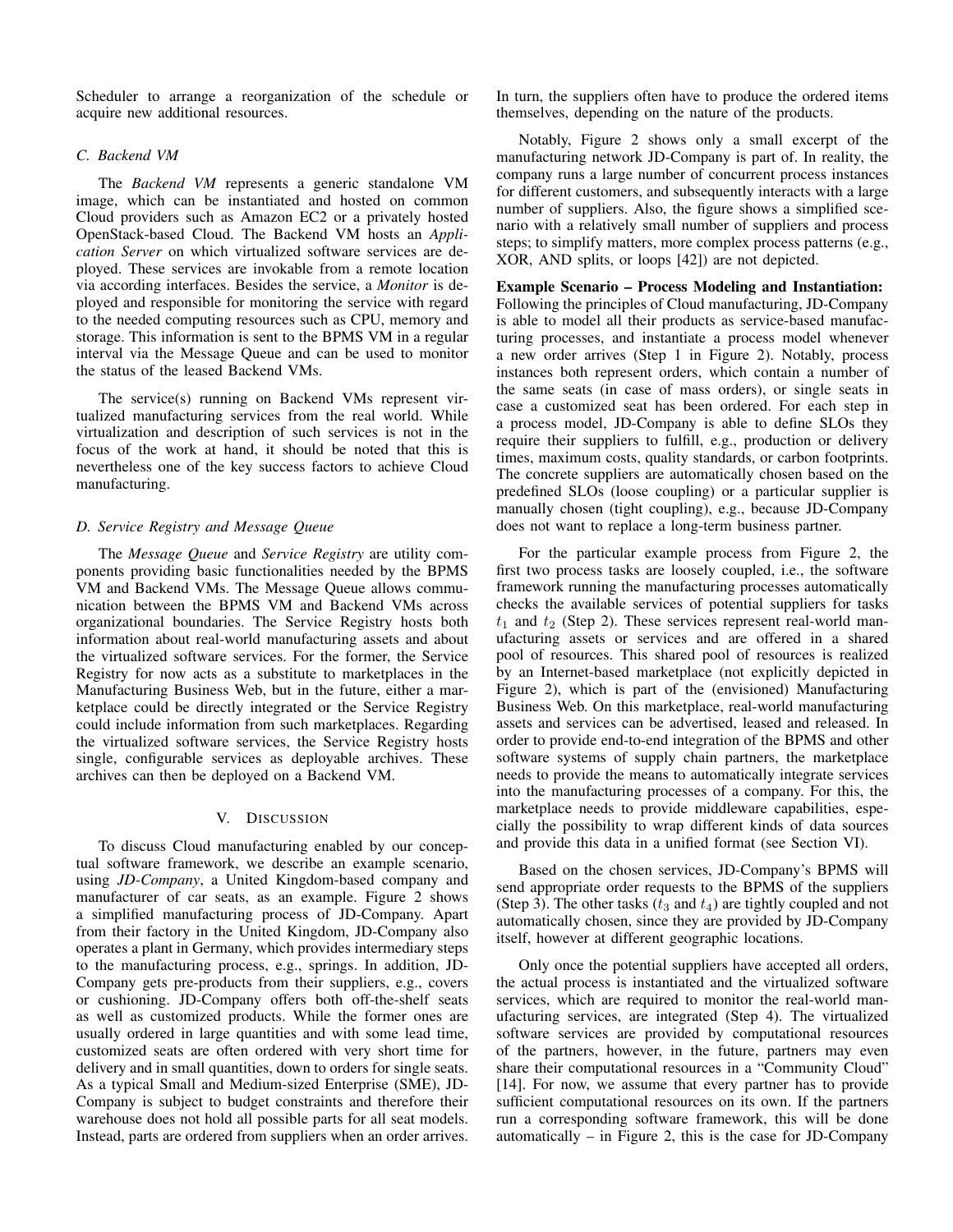<span id="page-5-1"></span>

Figure 2: Use Cases 1–3

and Supplier 1 (Step 5), but Supplier 2 has to take care of this by its own means. Notably, JD-Company is able to run its software services on the same VMs for both the German- and UK-based factories.

## Example Scenario – Process Execution and Monitoring:

Once processes have been instantiated, they have to be monitored and their progress has to be checked against predefined metrics, e.g., if certain suppliers of JD-Company are not able to deliver in time, this should be recognized and according countermeasures should be started. Monitoring of process executions could be done using IoT technologies, e.g., by monitoring data from embedded CPS sensors or smart objects via Wireless Sensor Networks (WSNs), RFID, or other technologies [\[2\]](#page-6-1), [\[20\]](#page-7-2). In the figure, this integration and monitoring is indicated by Step 6.

Based on this data, supply chain partners will recognize if a particular product has already been manufactured or deduce from its location the current status of delivery. It should be noted that IoT-based monitoring could be done both on an inter- and intra-organizational level, i.e., JD-Company is not only able to track processes within their own factories, but also in the factories of their suppliers, based on predefined monitoring protocols.

Regarding the process instance depicted in the figure, Supplier 2's service is late, which could delay the overall process, as this pre-product is needed in JD-Company's German factory for the next process step. Taking this information into account, JD-Company is able to reschedule the process instance, using the machine slots or human resources originally planned for this particular process instance for other production tasks first. If the delay is severe, i.e., JD-Company itself might not be able to deliver the finished seats in time to their customers because of the delay from Supplier 2, the service will be re-allocated to another supplier (Step 7). Based on this, the software framework carries out a re-planning, i.e., Steps 2-4 are carried out again.

When checking for available services from other potential suppliers, Supplier 3 is identified as the best fit and fortunately, this supplier has spare resources to fulfill the complete order. Hence, it is integrated into the process instance. For this, in a similar vein as in Steps 3, 5 and 6, Steps 3a, 5a and 6a are implemented for Supplier 3. Step 4 is analog to the scenario described above.

This simple scenario shows already the three major Cloud manufacturing principles as mentioned in Section [I:](#page-0-0) (i) JD-Company leases and releases manufacturing assets directly and without any prior commitment. (ii) JD-Company is able to scale the leased assets up or down if the order situation changes. (iii) JD-Company pays only if a particular product has been delivered.

#### VI. CONCLUSION

<span id="page-5-0"></span>Cloud manufacturing is a recent advancement of the idea to model manufacturing business processes based on virtualized services. So far, the basic approach to Cloud manufacturing has been defined, but there is a lack of software frameworks supporting it. In this paper, we have discussed which software functionalities need to be provided in order to realize Cloud manufacturing process landscapes. Based on this discussion, we have conceptualized an according software framework.

Within the example use case scenario, we have shown how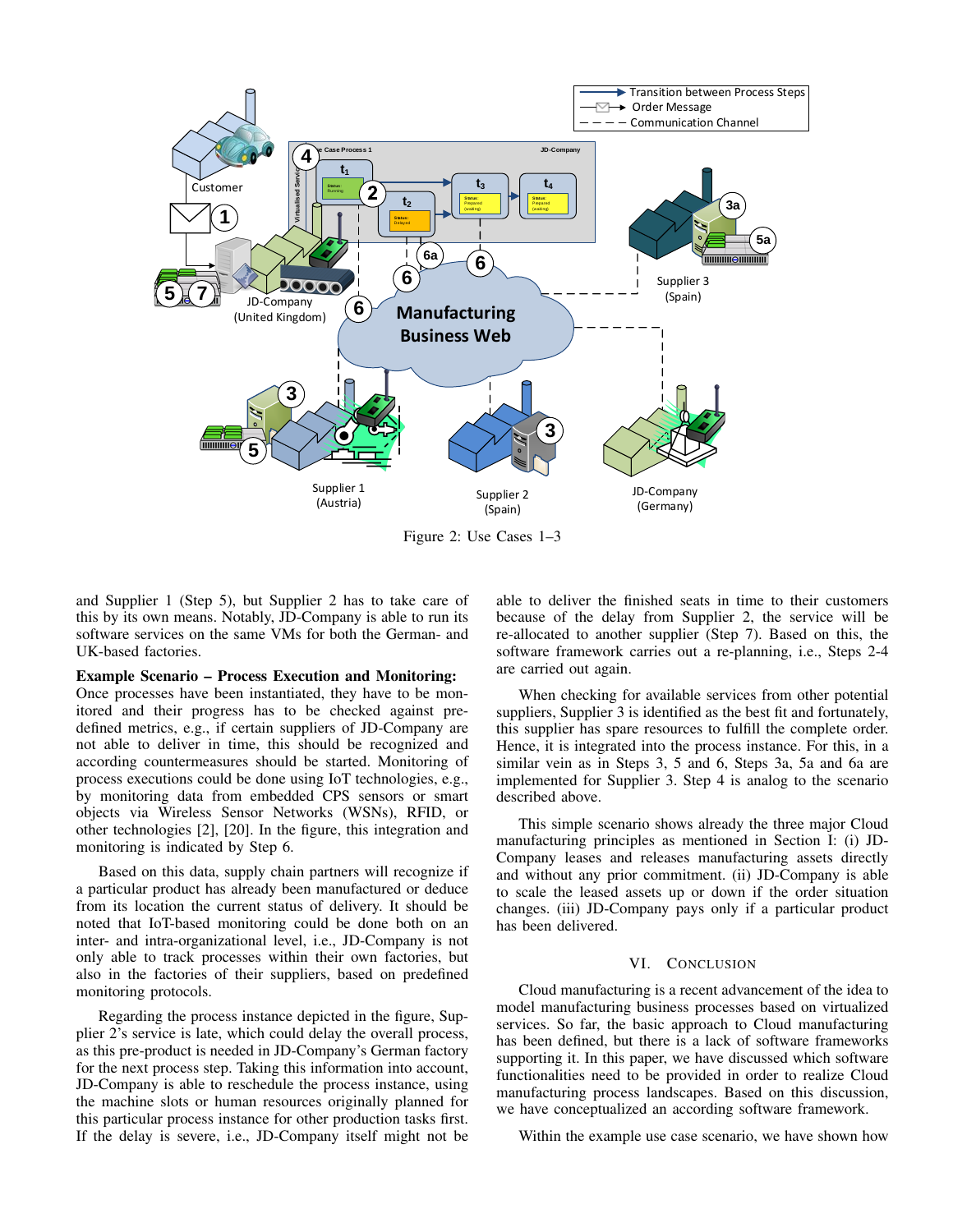such a software frameworks supports typical Cloud manufacturing situations, with a focus on process enactment. So far, the focus of our work was on the basic BPMS and elasticity properties, while other aspects – most importantly the integration of data sources – have not been covered yet.

Even though we restrict the focus of the paper at hand to BPMS and Cloud controller functionalities, we want to highlight related research questions, which in our opinion are of primary importance and need to be solved in order to realize Cloud manufacturing. The following list is by no means exhaustive, but represents our impression of the most relevant research challenges at the time of writing this paper:

(i) *Process Modeling and Service Descriptions:* As a foundation for process modeling but also monitoring (see below), it is necessary to describe virtualized manufacturing assets and manufacturing services using a rich semantic model including their functional, non-functional, and technical capabilities. Hence, to establish Cloud manufacturing, it is necessary to build new standards or extend existing standards, e.g., the *Standard for the Exchange of Product model data* (STEP), which is an existing ISO standard for the exchange of manufacturing information [\[43\]](#page-7-22). Also, work from related fields, e.g., material descriptions or ontologies for inter-enterprise collaboration or supply chain modeling [\[44\]](#page-7-23)–[\[46\]](#page-7-24), needs to be taken into account.

(ii) *Service Marketplaces:* While the idea of service marketplaces is not new, existing marketplaces usually do not offer the means to seamlessly integrate offered services into business processes [\[47\]](#page-7-25), [\[48\]](#page-7-26). To decrease integration efforts, marketplaces should actually provide middleware functionalities realizing interoperability between heterogeneous software systems, e.g., "traditional" BPMS or MES. This is a very important aspect to allow the envisioned end-to-end integration of leased services and their enactment and monitoring. Furthermore, there are aspects like trust (see below) or even financial strength of potential suppliers, which need to be regarded; these aspects have been omitted in work on service marketplaces so far.

(iii) *Process Monitoring:* For the monitoring of process instances, it is first necessary to integrate data from technologically heterogeneous data sources, which is a distinct research topic on its own. Once data is available, it should be automatically integrated in process monitoring and analyzed. Not every piece of monitoring data is significant, and therefore, it is necessary to identify relevant events and assign them to process steps [\[49\]](#page-7-27)–[\[51\]](#page-7-28).

(iv) *Trust and Data Security:* Trust, privacy and data security issues are among the most-often named key challenges in Cloud computing and BPM [\[52\]](#page-7-29)–[\[54\]](#page-7-30). The Cloud manufacturing concept (or even the more general idea of a Manufacturing Business Web) can only succeed in practical settings if appropriate mechanisms ensure data security and establish trust between partners.

In our own future research, we will primarily focus on process enactment aspects. Most importantly, Cloud manufacturing can only be realized if supply chain partners are able to get real-time data from technologically heterogeneous sources and this data is easily exploitable. Hence, it is necessary to

realize "Manufacturing Data-as-a-Service", i.e., despite different data formats and technologies applied, process-related data should be automatically integrated and exploited.

#### ACKNOWLEDGMENTS

This work is supported in part by TU Vienna research funds, by the Austrian Science Fund (FWF): P23313-N23, and by the Commission of the European Union within the AD-VENTURE FP7-ICT project (Grant agreement no. 285220).

#### **REFERENCES**

- <span id="page-6-0"></span>[1] S. Dowlatshahi and Q. Cao, "The relationships among virtual enterprise, information technology, and business performance in agile manufacturing: An industry perspective," *European Journal of Operational Research*, vol. 174, no. 2, pp. 835–860, 2006.
- <span id="page-6-1"></span>[2] X. Xu, "From cloud computing to cloud manufacturing," *Robotics and Computer-Integrated Manufacturing*, vol. 28, pp. 75–86, 2012.
- <span id="page-6-2"></span>[3] D. Zuehlke, "SmartFactory – Towards a factory-of-things," *Annual Reviews in Control*, vol. 34, pp. 129–138, 2010.
- <span id="page-6-3"></span>[4] E. A. Lee, "Cyber Physical Systems: Design Challenges," in *11th IEEE Symposium on Object Oriented Real-Time Distributed Computing (ISORC'08)*. IEEE, 2008, pp. 363–369.
- <span id="page-6-4"></span>[5] A. Fisher, C. A. Jacobson, E. A. Lee, R. M. Murray, A. L. Sangiovanni-Vincentelli, and E. Scholte, "Industrial Cyber-Physical Systems – iCy-Phy," in *Fourth International Conference on Complex Systems Design & Management (CSD&M 2013)*. Springer, 2013, pp. 21–37.
- <span id="page-6-5"></span>[6] R. Breu, S. Dustdar, J. Eder, C. Huemer, G. Kappel, J. Köpke, P. Langer, J. Mangler, J. Mendling, G. Neumann, S. Rinderle-Ma, S. Schulte, S. Sobernig, and B. Weber, "Towards Living Inter-Organizational Processes," in *15th IEEE Conference on Business Informatics (CBI 2013)*. IEEE, 2013, pp. 363–366.
- <span id="page-6-6"></span>[7] A. Norta, P. Grefen, and N. C. Narendra, "A reference architecture for managing dynamic inter-organizational business processes," *Data & Knowledge Engineering*, vol. 91, pp. 52–89, 2014.
- <span id="page-6-7"></span>[8] D. T. Matt and E. Rauch, "Design of a Network of Scalable Modular Manufacturing Systems to Support Geographically Distributed Production of Mass Customized Goods," *Procedia CIRP*, vol. 12, pp. 438–443, 2013.
- <span id="page-6-8"></span>[9] S. Schulte, D. Schuller, R. Steinmetz, and S. Abels, "Plug-and-Play Virtual Factories," *IEEE Internet Computing Magazine*, vol. 16, no. 5, pp. 78–82, 2012.
- <span id="page-6-9"></span>[10] Y. Y. Yusuf, M. Sarhadi, and A. Gunasekaran, "Agile manufacturing: The drivers, concepts and attributes," *International Journal of Production Economics*, vol. 62, no. 1, pp. 33–43, 1999.
- <span id="page-6-10"></span>[11] R. Hans, S. Zöller, S. Abels, A. Miede, and R. Steinmetz, "Enabling Collaboration in Virtual Manufacturing Enterprises with Cloud Computing," in *19th Americas Conference on Information Systems (AMCIS 2013)*. Association for Information Systems (AIS), 2013.
- [12] C. A. Marín, P. Vrba, P. Leitão, L. Mönch, G. V. Lioudakis, D. Kazanskaia, V. I. Chepegin, L. Liu, J. Barbosa, A. Tsarev, P. Skobelev, and N. Mehandjiev, "Application of intelligent service bus in a ramp-up production context," in *Industrial Track of the Conference on Advanced Information Systems Engineering 2013 (CAiSE'13)*, ser. CEUR Workshop Proceedings, vol. 1017. CEUR-WS.org, 2013, pp. 33–40.
- <span id="page-6-11"></span>[13] P. Spiess, S. Karnouskos, D. Guinard, D. Savio, O. Baecker, L. M. S. de Souza, and V. Trifa, "SOA-Based Integration of the Internet of Things in Enterprise Services," in *7th IEEE International Conference on Web Services (ICWS 2009)*. IEEE, 2009, pp. 968–975.
- <span id="page-6-12"></span>[14] P. Mell and T. Grance, *The NIST Definition of Cloud Computing*. Recommendations of the National Institute of Standards and Technology, 2011.
- <span id="page-6-13"></span>[15] D. Wu, M. J. Greer, D. W. Rosen, and D. Schaefer, "Cloud manufacturing: Strategic vision and state-of-the-art," *Journal of Manufacturing Systems*, vol. 32, no. 4, pp. 564–579, 2013.
- <span id="page-6-14"></span>[16] R. Buyya, C. S. Yeo, S. Venugopal, J. Broberg, and I. Brandic, "Cloud computing and emerging IT platforms: Vision, hype, and reality for delivering computing as the 5th utility," *Future Generation Computing Systems*, vol. 25, no. 6, pp. 599–616, 2009.